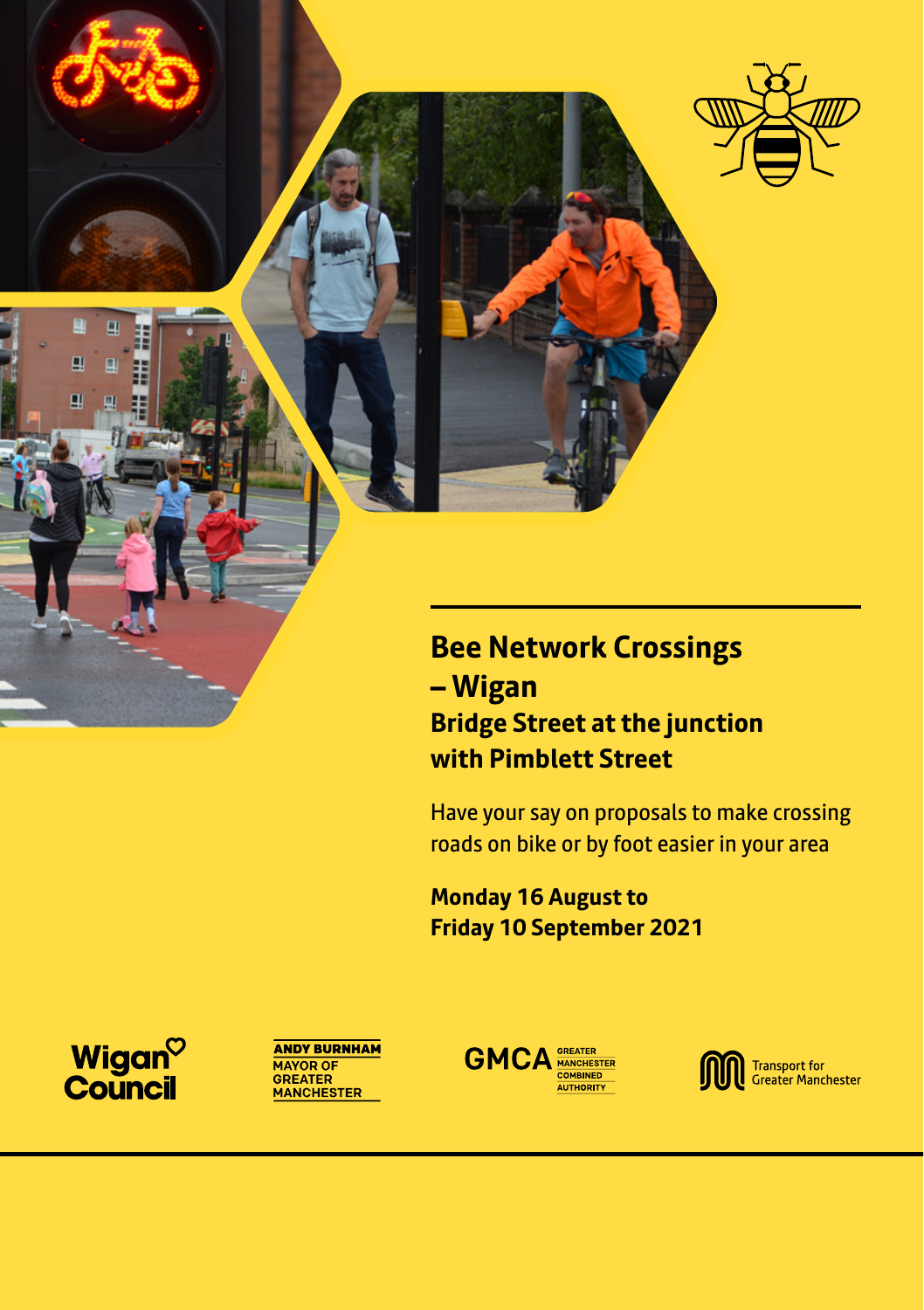# **Proposals to revolutionise travel on foot or by bike in your area**

We are looking to make some changes to the roads in your area, with the aim of making your neighbourhood safer and more pleasant and encouraging more people to walk and cycle for short journeys.

Work has started on a Greater Manchester-wide programme to make journeys on foot or by bike easier and more attractive



through the creation of The Bee Network. Once built, the network will better connect every community in Greater Manchester, making cycling and walking a real alternative to the car.

In support of this ambition, the Mayor of Greater Manchester has allocated £160 million to the Mayor's Cycling and Walking Challenge Fund. This has been made possible thanks to the national government's Transforming Cities Fund which is investing in public and sustainable transport to improve productivity and spread prosperity.

### **In partnership with Wigan Council, we have developed the following proposals which we would like your feedback on.**

# **Bridge Street at the junction with Pimblett Street**

We are proposing to provide a new signalised walking and cycling crossing across Bridge Street near Pimblett Street. The proposal is to implement a 5.85m wide crossing. This will improve access to Lidl for both pedestrians and cyclists. This new crossing will allow cyclists and pedestrians to connect to Legh Street to the northwest and the off-road path towards Nook Lane to the south-east.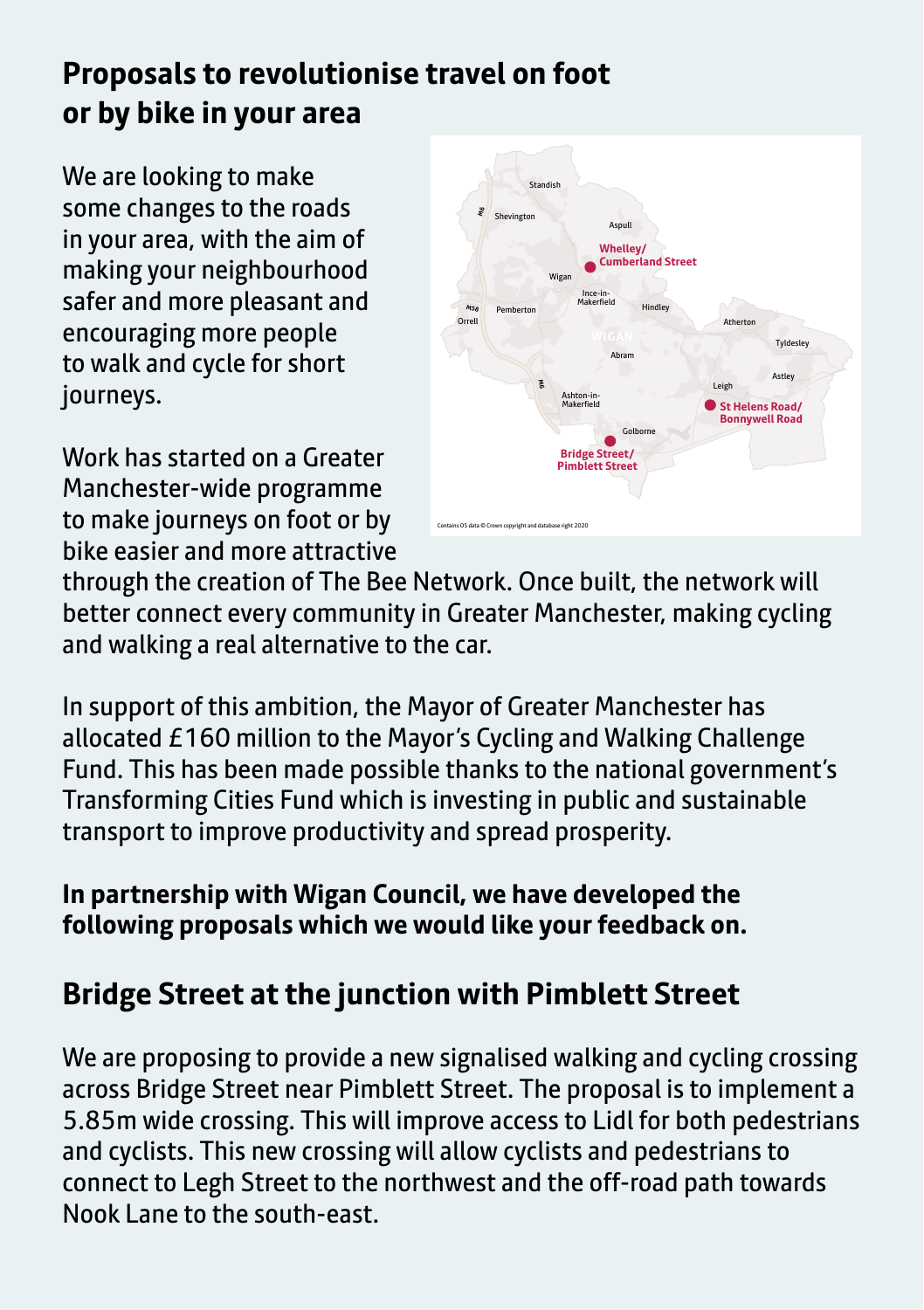## **Bridge Street at the junction with Pimblett Street**



As part of these proposals Pimblett Street at the junction with Bridge Street will be closed to motorised vehicles. Access to Pimblett Street will be via Legh Street and Cross Street.

The footway on the northwest side of Bridge Street will be widened to 3 metres in the vicinity of the crossing to accommodate both pedestrians and cyclists. No waiting at any time restrictions are proposed on the southeast side of Bridge Street between the entrance to Lidl and the zig zag markings of the crossing. No waiting at any time restrictions are proposed around the closed end of Pimblett Street to ensure cycle access to the crossings remains unobstructed.